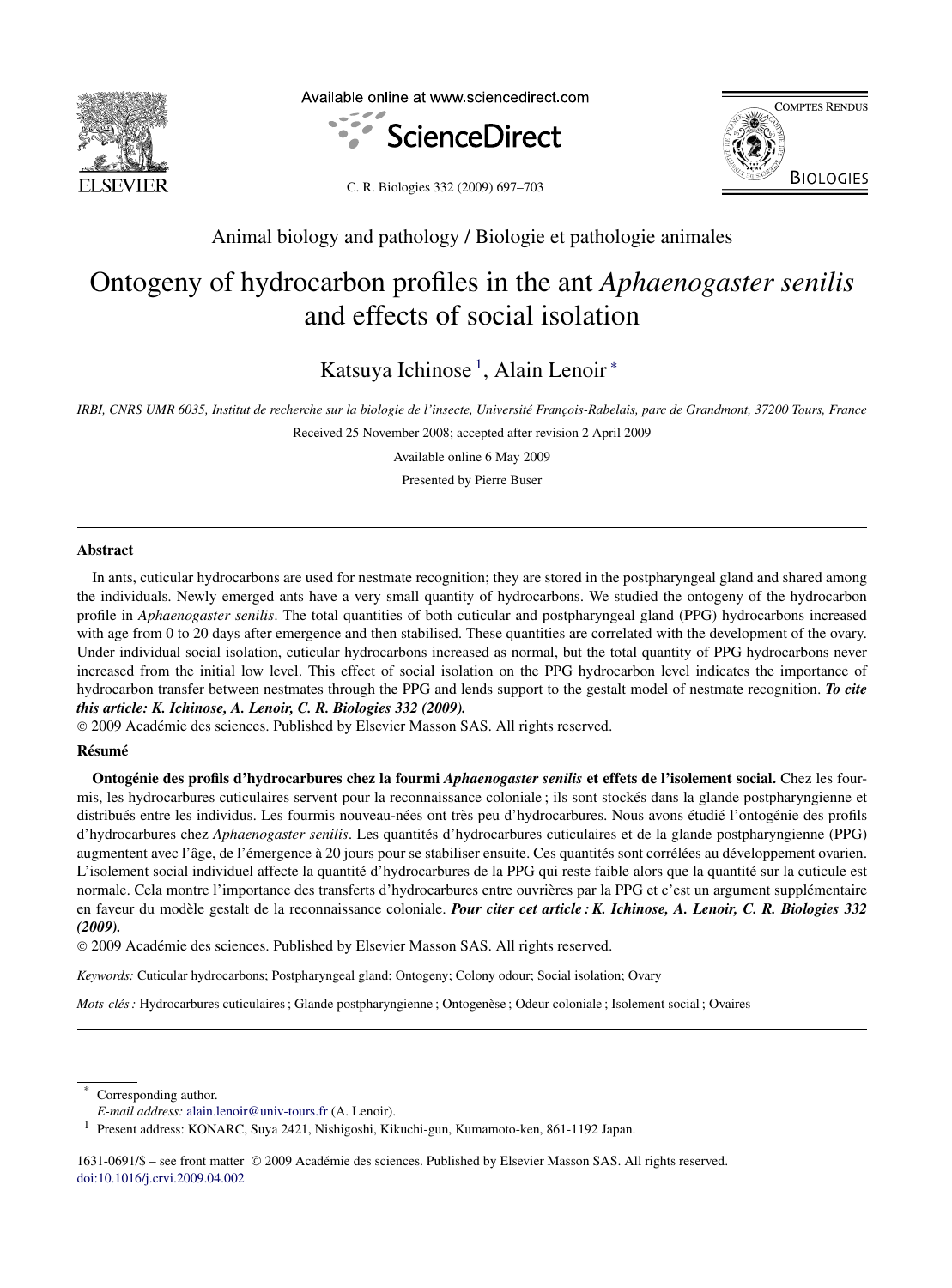## **1. Introduction**

Hydrocarbons (HCs) accumulated on the body surface of insects not only protect against desiccation, but are also used for chemical communication [\[1\].](#page-5-0) In particular, social insects use cuticular hydrocarbons to distinguish nestmates [\[2–5\].](#page-5-0) During encounters, workers compare their memory of the colony odour, which is referred to as the "template", with the odours of the others, termed the "cues". The template is generally thought to be formed through the perception of the hydrocarbon mixture generated by trophallaxis and allogrooming among the colony members (Gestalt model) [\[6\].](#page-5-0) When one worker encounters another, it responds according to the difference between its template and the odour spectrum of its counterpart.

Although mature individuals of social insects from different colonies can discriminate each other in confrontations, newly emerged workers, or callows, are accepted by members of other colonies or even by those of other species, with the probability of acceptance declining with age [\[7,8\].](#page-5-0) The lack of aggressiveness of older workers against callows has been attributed to the small amount of cuticular hydrocarbons carried by the callows [\[4,9\].](#page-5-0) The low quantity may fall below some threshold of hydrocarbon profile difference needed to trigger aggression. The hypothesis that non-aggressiveness is based on the low quantity of hydrocarbons was termed "chemical insignificance" [\[4\],](#page-5-0) and was later referred to as the "blank hypothesis" in the case of bees [\[10\].](#page-5-0) In addition to chemical insignificance, the immobility of newly-emerged callows may contribute to their acceptability [\[5\].](#page-5-0) Hence, studies on the ontogenetic differentiation of chemical profiles will help us to understand nestmate recognition.

Cuticular hydrocarbons involved in the colony-specific odours are at least partially derived from hydrocarbons stored in the postpharyngeal gland (PPG) [\[11\].](#page-6-0) These substances are originally produced in adipose tissue and transferred to the PPG with hemolymph lipoproteins [\[1,12\].](#page-5-0) Lipids in the adipose tissue are also used for the development of eggs in the ovary. Thus, we may expect either: (1) that the quantity of hydrocarbons on the cuticle and/or the PPG is correlated with the degree of ovary development; or (2) that, conversely, lipids in the adipose tissue that are used in ovaries are no longer available for the cuticle or PPG. In this case, one might expect a negative correlation between egg development and cuticular/PPG hydrocarbons.

The hydrocarbons in the PPG are exchanged among nestmates through trophallaxis, allogrooming, and body contact, which leads to the averaging of the chemical profiles of individual colony members, according to the Gestalt model [\[13–17\].](#page-6-0) In this model, the nonaggressiveness towards callows due to their low levels of HCs seems to be counterintuitive; if workers frequently perform these behaviours, callows ought to have a normal level of hydrocarbons. One explanation is that the immobility of callows noted by Vander Meer and Morel [\[5\]](#page-5-0) may reduce the exchange or reception of hydrocarbons, keeping the quantity of hydrocarbons low. Alternatively, callows may have agespecific substances that suppress aggression from older workers, as hypothesised by Jaisson [\[18\].](#page-6-0) Age-specific hydrocarbons, if any, should disappear as the callow ages.

Analysing the quantity and composition of cuticular and PPG hydrocarbons with gas chromatography, we examined the ontogenetic differentiation of chemical profiles in workers of the myrmicine ant, *Aphaenogaster senilis*, aged 0 to 60 days after emergence. We predicted that HC quantities would increase with age. Orphaned workers lay haploid eggs [\[19\],](#page-6-0) and we predicted HC quantities would be correlated with ovarian development. Although the functions of individual hydrocarbons are not yet clearly known, we examined the HC profiles for hydrocarbons characteristic of callows. It has been shown that individually isolated, mature ants change their HC profile and are not recognised by their nestmates after a few days [\[20,](#page-6-0) [21\].](#page-6-0) We examined the effects of the early social environment by rearing workers in isolation. *Aphaenogaster* workers are known to exchange their hydrocarbons by allogrooming, not by trophallaxis [\[21,22\],](#page-6-0) and thus require a longer period for gestalt establishment [\[16\].](#page-6-0) Therefore, this species may be less sensitive to isolation.

## **2. Materials and methods**

#### *2.1. Preparation of the experiments*

We used three laboratory colonies of *Aphaenogaster senilis*, which were collected in southern Spain in May 2002. These colonies had been maintained at temperatures of 28 ◦C and humidity of 50% under a photoperiod 12L:12D. The ants were given live calliphoride larvae three times a week and honey solution for bumblebees and oranges once a week.

Two nests with 250 workers and 30 or more pupae were made from each of the 3 colonies (6 nests total). When workers emerged from these pupae, they were marked with a felt pen. These workers were either released in the natal nest (grouped workers) or placed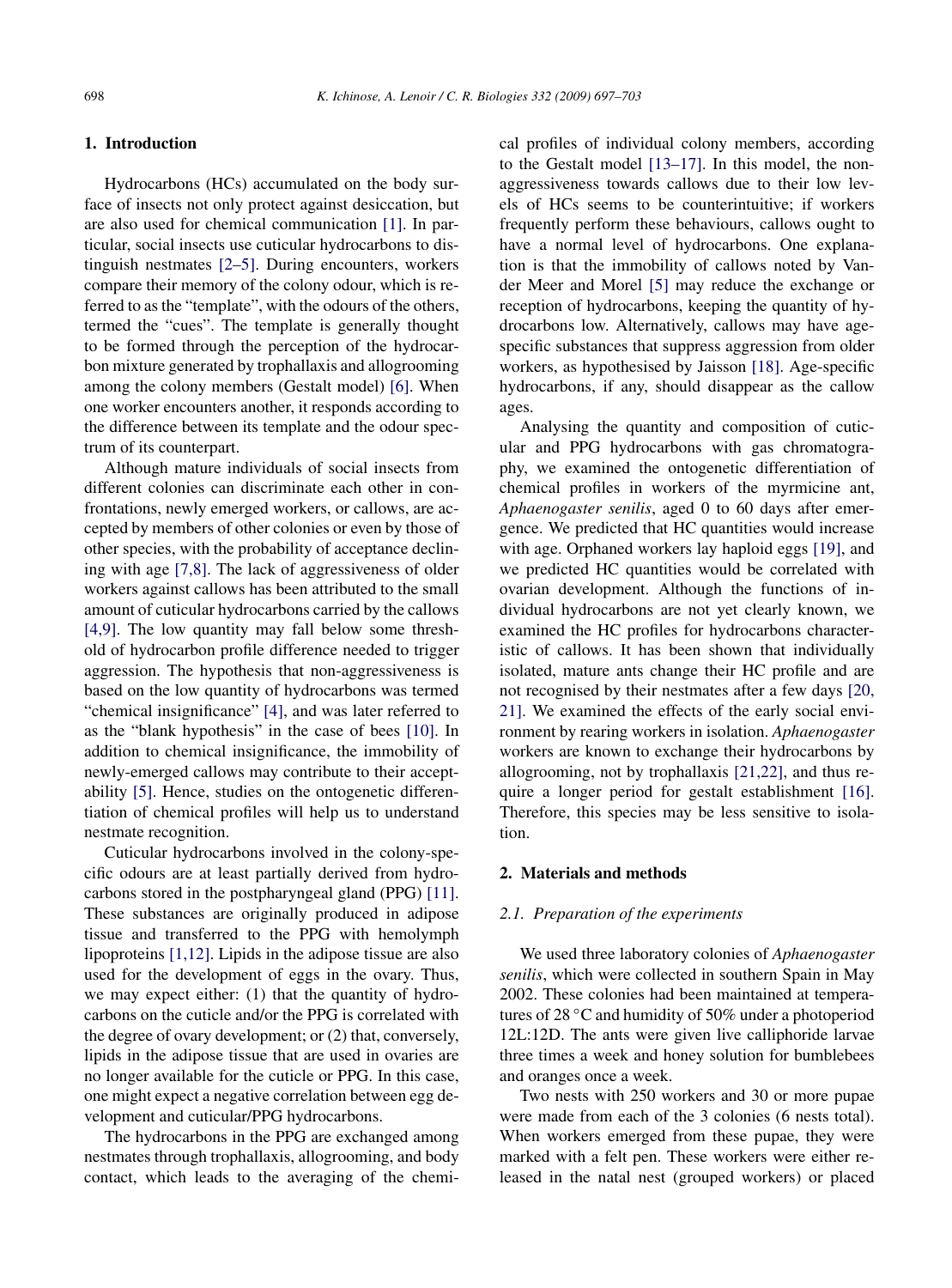individually in a glass tube with water-dampened cotton (isolated ones). Four marked callows from each of the two conditions were killed by freezing at the following ages: 0, 1, 2, 5, 10, 15, 20, 30, 40, 50 or 60 days. Preliminary observations indicated that 60-day workers can be considered mature. For each worker, we dissected the abdomen under a binocular microscope to count the number of eggs in the ovarioles. We also observed the colour of the poison gland as it represents a simple physiological maturation not influenced by social isolation. Most dissected workers had two ovarioles, and there were only two workers with three or four ovarioles. Hence, the ovariole number was not used for any comparison in this study. The colour of the poison gland was assigned to one of three classes (dull white, clear yellow to orange, and dark brown). The frequency of each colour was calculated for each age after emergence. The thorax with legs of dissected workers was individually put in 1 ml pentane to extract the cuticular hydrocarbons and after 5 min the thorax was removed. The extract was left at 25 ◦C for evaporation of the solvent and kept at −21 ◦C until chemical analysis. *A. senilis* is monomorphic but presents some size variations [\[23\].](#page-6-0) Therefore, to prevent any bias with size, head width was measured under a binocular microscope, and the head was dissected to obtain the two postpharyngeal glands (PPG). The glands were immersed in 1 ml of pentane and treated in the same way as the cuticular hydrocarbon extracts.

#### *2.2. Chemical analysis*

When the extract was analysed, it was dissolved in 50 µl of pentane containing 50 ng of C20 as internal standard, and 5 µl of the dissolved extract was applied to a gas chromatograph (VGM250Q coupled with a TurboChrome Workstation) using a DB-5 fused silica capillary column. Helium was used as the carrier gas at a constant flow rate of 0.1 ml min−1. The injector was at 220 °C and the detector at  $330$  °C. Temperatures were programmed to be kept at 150 ◦C in the initial two minutes, increased from 150 ◦C to 300 ◦C at 5 ◦C*/*min for the following 30 min and kept at  $300\degree$ C for the last 12 min. The hydrocarbon pattern was constituted of 32 previously identified peaks [\[21\].](#page-6-0) The quantity of individual substances in each worker was estimated by peak integration in comparison to the internal standard, and the proportion of each peak to the total of the 32 peaks was calculated.

#### *2.3. Statistical analysis*

Since we picked workers from the same nests throughout this study, to prevent pseudo-replication problems, we used repeated measures ANOVA to examine whether the egg number in ovarioles varied with social conditions (grouped or isolated) and worker age (day after emergence). The numbers were logtransformed and added to 1 to avoid the zero value for workers without eggs. Worker aging was examined by assuming that the colour of the poison gland would become darker with age and then analysing the colour frequencies with repeated measures ANOVA. We also used repeated measures ANOVA to examine the effect of social condition and worker age on the total quantities of cuticular or PPG hydrocarbons, with each datum being log-transformed. Finally, we evaluated the influence of social condition and worker age on the proportions or the quantities of each hydrocarbon on the cuticle or in the PPG by MANOVA. Arcsine transformation was used for the proportions and log transformation for the quantities. We treated the colonies as replicates.

#### **3. Results**

Head width was not significantly different between grouped and isolated workers or between days after eclosion (ANOVA,  $F_{1,100} = 0.531$ ,  $P = 0.478$ ;  $F_{9,100} = 0.933$ ,  $P = 0.500$ , respectively). The interaction between these factors was not significant ( $F_{9,100} =$ 0.408,  $P = 0.928$ ). This implies that any difference in the following analyses would not be caused by size differences between workers.

#### *3.1. Development of ovary and poison gland*

In both grouped and isolated workers, the first eggs were found in the 2-day worker ovaries. The egg numbers were significantly different between ages ( $F_{8,80}$  = 14*.*940, *P <* 0*.*001) [\(Fig. 1\)](#page-3-0). Workers had increased egg numbers as they aged until 40 days and thereafter egg number attain a plateau in grouped workers, but had a tendency to decrease in isolated workers. Grouped workers had significantly more eggs than isolated ones  $(F_{1,10} = 9.029, P = 0.013)$ . The interaction of social condition and age was not significant ( $F_{8,80} = 1.765$ ,  $P = 0.096$ . These results indicate that workers were potentially reproductively mature between the 15th and 60th day (20–30 eggs) and that isolation induced a decrease in egg number (15–20 eggs) for the first 60 days.

In both grouped and isolated ants, the poison glands were white until the 10th day. Thereafter, the propor-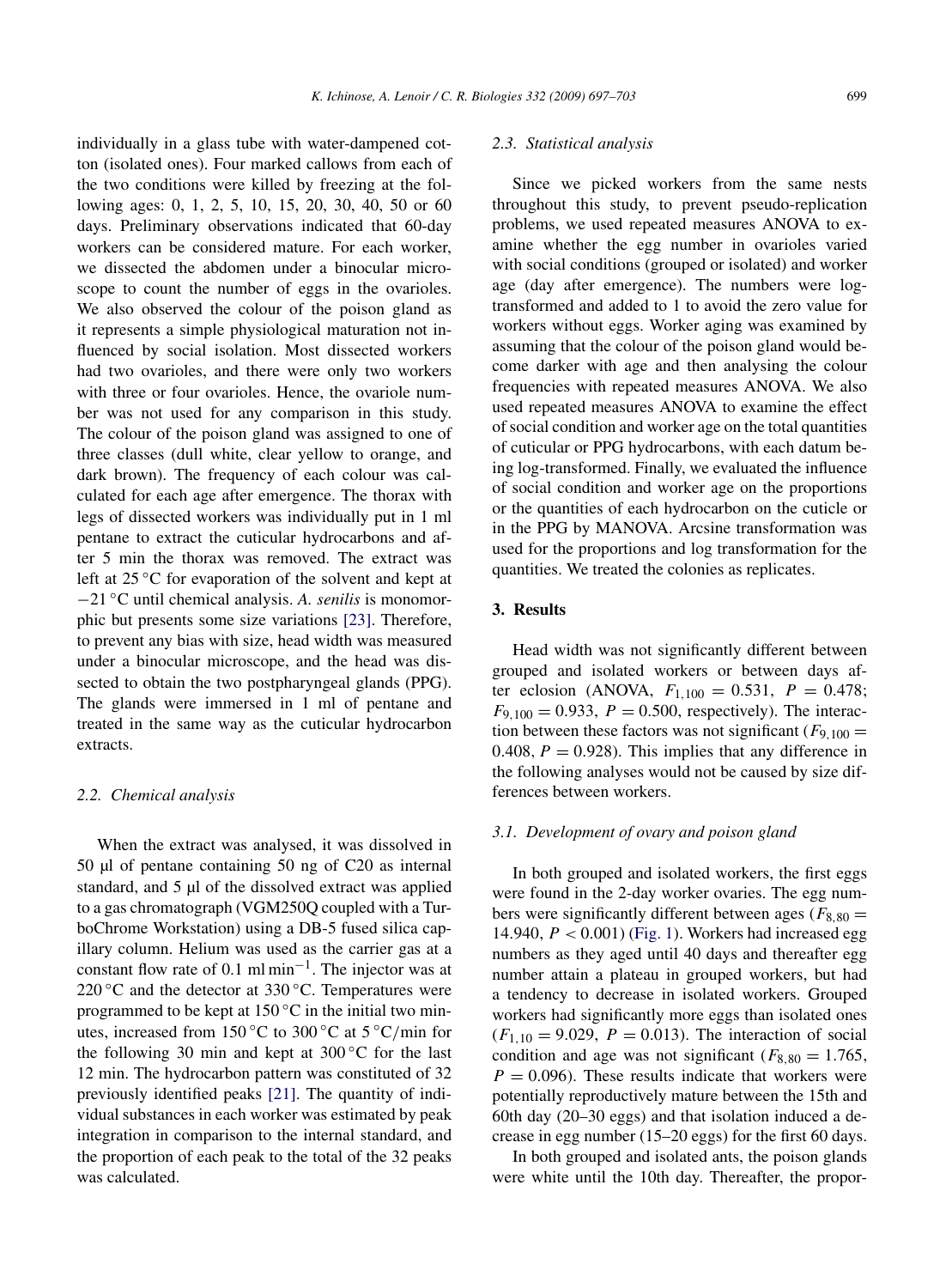<span id="page-3-0"></span>

Fig. 1. Total number of eggs (mean  $\pm$  SE) in ovarioles of workers maintained in the natal nest (circles) or isolated (triangles) from eclosion until 60 days of age.



Fig. 2. Proportions (mean  $\pm$  SE) of three colour classes of the poison gland in workers from eclosion until 60 days old under the grouped (top) and isolated conditions (bottom).

tions of yellow glands increased. The frequencies of yellow poison glands increased rapidly until day 15, and all workers had yellow poison glands after 50 days (Fig. 2, top). A brownish poison gland is characteristic of older workers, particularly foragers (unpublished data), and therefore we did not find any in the 60-day

workers. As predicted (see Fig. 2, bottom), the maturation of the poison gland is not influenced by the social condition, indicating that the physiological maturation of the isolated ants was not modified.

## *3.2. Temporal changes in cuticular and PPG hydrocarbons*

The total quantity of cuticular hydrocarbons increased from 1 to 3–4 microgrammes both in the grouped and isolated workers until 15 to 20 days after emergence and subsequently remained stable [\(Fig. 3,](#page-4-0) top). It was not significantly different between the two groups  $(F_{1,10} = 1.710, P = 0.220)$ , but significantly differed among ages ( $F_{9,90} = 14.507$ ,  $P < 0.001$ ). The interaction of social condition and age was not significant  $(F_{9,90} = 0.332, P = 0.962)$ .

The PPG hydrocarbon quantities also increased from less than 1 to 15 microgrammes in grouped workers, but remained low (4–5 microgrammes) in isolated workers [\(Fig. 3,](#page-4-0) bottom). The total quantity of PPG hydrocarbons was significantly different between grouped and isolated workers  $(F_{1,10} = 19.225, P = 0.001)$  and among the ages ( $F_{9,90} = 3.018$ ,  $P = 0.003$ ). The interaction of condition and age was not significant ( $F_{9,90}$  = 0.894,  $P = 0.534$ . These data mean that grouped workers had larger quantities of hydrocarbons in their PPG than isolated ones, while no difference was detected in the hydrocarbon quantities on the cuticle.

#### *3.3. HC quantities and ovarian development*

A significant, positive correlation was obtained between the total egg number and the quantities of both the cuticular  $(n = 66,$  Spearman's correlation coefficient  $r = 0.570$ ,  $P < 0.001$ ) and PPG hydrocarbons ( $n = 66$ ,  $r = 0.611, P < 0.001$ .

## *3.4. Rearing and age effects on individual hydrocarbons*

MANOVA performed on all cuticular hydrocarbons showed that both the proportions and quantities of hydrocarbons on the cuticle differed significantly with worker age, but were not influenced by social condition [\(Table 1\)](#page-4-0). In contrast, the quantities of hydrocarbons on the PPG were significantly influenced by the social condition in addition to worker age, while the proportions were not significantly influenced by either social condition or age. The interaction of condition and age was not significant in any comparison. We were not able to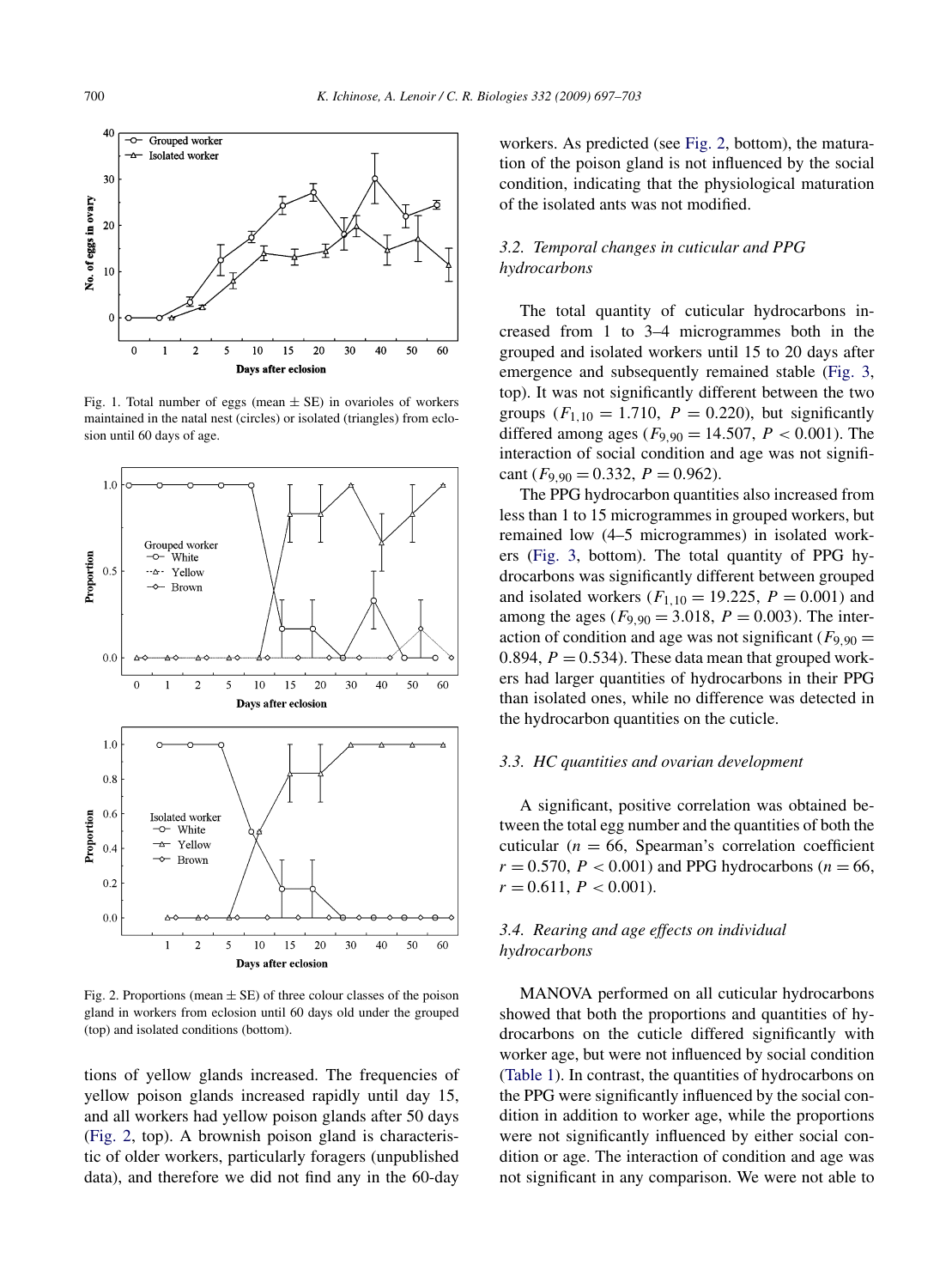<span id="page-4-0"></span>Table 1

| MANOVA performed on the individual HCs proportions and quantities on the cuticle and in the PPG related to the condition of workers (grouped |  |  |
|----------------------------------------------------------------------------------------------------------------------------------------------|--|--|
| or isolated) and age. In bold significant values.                                                                                            |  |  |

|                        | Proportion |       |                        | Quantity |         |        |            |
|------------------------|------------|-------|------------------------|----------|---------|--------|------------|
|                        | df         | MS    | F                      | P        | MS      | F      | P          |
|                        |            |       | Cuticular hydrocarbons |          |         |        |            |
| Condition              |            | 0.000 | 0.097                  | 0.756    | 3.521   | 1.806  | 0.182      |
| Age                    | 9          | 0.006 | 2.729                  | 0.007    | 24.532  | 12.581 | 0.001      |
| Condition $\times$ age | 9          | 0.002 | 0.700                  | 0.707    | 0.445   | 0.228  | 0.990      |
| Total                  | 100        | 0.002 |                        |          | 1.950   |        |            |
|                        |            |       | PPG hydrocarbons       |          |         |        |            |
| Condition              |            | 0.004 | 1.970                  | 0.164    | 165.509 | 36.350 | ${<}0.001$ |
| Age                    | 9          | 0.003 | 1.245                  | 0.277    | 10.717  | 2.354  | 0.019      |
| Condition $\times$ age | 9          | 0.003 | 1.299                  | 0.247    | 4.204   | 0.923  | 0.508      |
| Total                  | 100        | 0.002 |                        |          | 4.553   |        |            |



Fig. 3. Total quantity of the cuticular (top) and postpharyngeal gland (bottom) hydrocarbons (mean  $\pm$  SE) of workers grouped (circles) or isolated (triangles) from eclosion until 60 days old.

differentiate any hydrocarbon that was characteristic of callow workers.

## **4. Discussion**

Queenless workers of *Aphaenogaster senilis* lay haploid eggs which develop into males [\[19\].](#page-6-0) Individually isolated workers had poison glands similar to workers that were reared in their natal nest with nestmates and developed their eggs in the ovary [\(Figs. 1, 2\)](#page-3-0), although the egg numbers were smaller compared to those of grouped workers [\(Fig. 1\)](#page-3-0). One possible explanation is that grouping allows for better feeding due to cooperation or some other nutritional factors. Another explanation could be that isolated workers lay their eggs more rapidly than grouped ones, and thus had fewer in the ovary when dissected. We did not measure egg laying rates precisely, but initial observations did not confirm this hypothesis. Since ovary development is highly correlated with the production of lipids that are precursors of cuticular hydrocarbons [\[1\],](#page-5-0) the differences in the ovary development should be associated with a corresponding difference in the hydrocarbons between grouped and isolated workers. We found a correlation between the cuticular and PPG hydrocarbon quantities and egg number in the ovary, an index of fecundity. It is well known that in *Diptera*, an increase in JH is correlated to vitellogenesis (see for example [\[24\]\)](#page-6-0). In the wasps *Polistes dominulus*, the size of the corpora allata (the producer of JH) is positively correlated with ovarian development in polygynous colonies [\[25\].](#page-6-0) In a recent paper on the ant *Myrmicaria eumenoides*, it was observed that cuticular HC modifications are related to the JH III concentration changing with foraging tasks [\[26\],](#page-6-0) but it is probably not associated to fecundity, as these workers are sterile (Martin Kenne, pers. com.). Laying individuals in ant colonies (queens, gamergates) are generally characterised by a specific hydrocarbon profile (see [\[27,28\]\)](#page-6-0), which is considered to be a fertility signal. In the ant *Streblognathus peetersi*, the vitellogenin level (used as fertility index) in the haemolymph is linked to the HC profile, but no measures of fecundity were given [\[29\].](#page-6-0) Our data show for the first time a link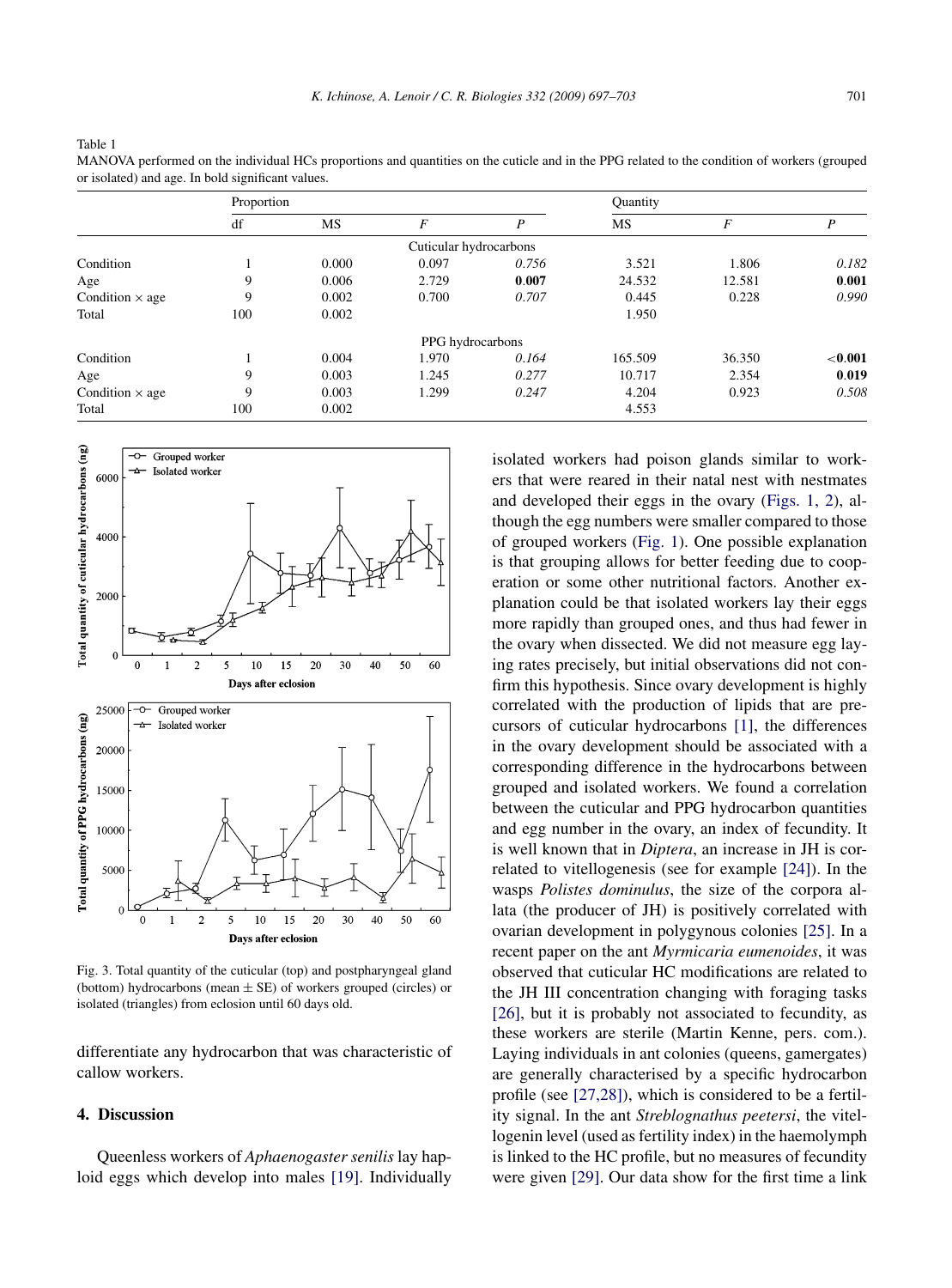<span id="page-5-0"></span>between fecundity and hydrocarbon quantities in ants. It will be interesting to measure the HC quantities of fertile individuals in these species with gamergates.

Interestingly, our data showed a difference in the maturation of the cuticular and the PPG HCs, as the latter were modified by individual social isolation. Workers secrete their own self-produced hydrocarbons directly through their cuticle, and this appeared to enable isolated workers to have normal cuticular HC levels. In many species like *Camponotus* or *Cataglyphis*, workers exchange PPG hydrocarbons with nestmates through trophallaxis and cuticular HCs through allogrooming [\[11,13\].](#page-6-0) *A. senilis* however do not practice trophallaxis [\[16\],](#page-6-0) and as allogrooming is absent in individually isolated workers, they cannot fill their PPG normally. Isolation may lead a worker to feed less unless food is distributed *ad libitum*, and a change in nutrition could be proposed as an explanation for the low quantities of PPG hydrocarbons. It has been shown that isolated workers produce less octopamine, a behavioural stimulant that may induce a nutritional deficit [\[30\].](#page-6-0) However, this explanation is unlikely because (1) decreased feeding should also induce a deficit in cuticular HCs and (2) it has been observed in other cases that individual isolation does not modify feeding behaviour [\[20\].](#page-6-0) Rather, the effects of social isolation confirm the role of PPG in the gestalt model of nestmate recognition: the PPG serves to store the exchanged HCs. In isolated workers, the gland is not fulfilled.

Our study confirmed that callows have lower quantities of hydrocarbons than mature ants. Callows aged up to 5 days had less than 1 microgram of cuticular hydrocarbons, a quantity increasing in older workers [\(Fig. 3\)](#page-4-0). Future studies should use more precise measures immediately at emergence, for ex. 6 hours. The low quantities (chemical insignificance) may explain the tolerance by non-nestmates. This seems to be a general characteristic of callow insects [4,9,31–33]. Differences in HC composition between nurses and foragers are well-known [\[26,34,35\],](#page-6-0) but few studies report the ontogenetic differences in the composition of cuticular and PPG hydrocarbons. We were not able to find a callow-specific substance. In *Cataglyphis iberica* there are both low hydrocarbon quantities and substances specific to callows [\[36\],](#page-6-0) but it is the only known example. In various species, the HCs quantities increase with age and stabilise at one month [\[37,38\].](#page-6-0) Workers of *A. senilis* increased the quantity of hydrocarbons both on the cuticle and in the PPG until 15 to 20 days and then remained stable. This closely corresponds to the results obtained in *Cataglyphis niger* [\[39\].](#page-6-0) These results suggest that *Aphaenogaster* ants need to spend at least two weeks accumulating sufficient hydrocarbons in their PPG for the acquisition of their colony gestalt odour. As this species does not exchange HCs by trophallaxis, the gestalt homogenisation takes longer than in other ants [\[16\].](#page-6-0) It would be interesting to observe the behavioural ontogenesis of callow workers through the first 20 days to find when they cease to be immobile. It would be also useful to carry out the same experiments on a species which exchanges hydrocarbons by trophallaxis.

## **Acknowledgements**

This study was performed during Dr. Ichinose's stay in France with a fellowship from the French Government. We thank J.-Ph. Christidès for gas chromatography analyses, Raphaël Boulay and two anonymous reviewers for helpful comments. Gloria Maria Luque and Hannah Reynolds revised the English.

#### **References**

- [1] G.J. Blomquist, R.W. Howard, Pheromone biosynthesis in social insects, in: G.J. Blomquist, R.G. Vogt (Eds.), Insect Pheromone Biochemistry and Molecular Biology, Elsevier, 2003, pp. 323– 340.
- [2] P. d'Ettorre, A.J. Moore, Chemical communication and the coordination of social interactions in insects, in: P. D'Ettorre, D.P. Hughes (Eds.), Sociobiology of Communication, Oxford University Press, Oxford, 2008, pp. 81–96.
- [3] A. Hefetz, The evolution of hydrocarbon pheromone parsimony in ants (Hymenoptera: Formicidae) – interplay of colony odour uniformity and odour idiosyncrasy, Myrmecological News 10 (2007) 59–68.
- [4] A. Lenoir, D. Fresneau, C. Errard, A. Hefetz, The individuality and the colonial identity in ants: the emergence of the social representation concept, in: C. Detrain, J.L. Deneubourg, J. Pasteels (Eds.), Information Processing in Social Insects, Birkhäuser Verlag, Basel, 1999, pp. 219–237.
- [5] R.K. Vander Meer, L. Morel, Nestmate recognition in ants, in: R.K. Vander Meer, et al. (Eds.), Pheromone Communication in Social Insects. Ants, Wasps, Bees and Termites, Westview Press, Boulder, CO, 1998, pp. 79–103.
- [6] R.H. Crozier, M.W. Dix, Analysis of two genetic models for the innate components of colony odour in social Hymenoptera, Behav. Ecol. Sociobiol. 4 (1979) 217–224.
- [7] C. Errard, P. Jaisson, Etude des relations sociales dans les colonies mixtes hétérospecifiques chez les fourmis (Hymenoptera, Formicidae), Folia Entomol. Mexicana 61 (1984) 135–146.
- [8] A.M. Fielde, The progressive odour of ants, Biol. Bull. Marine Lab., Woods Hole 10 (1905) 1–16.
- [9] A. Lenoir, P. D'Ettorre, C. Errard, A. Hefetz, Chemical ecology and social parasitism in ants, Ann. Rev. Entomol. 46 (2001) 573– 599.
- [10] M.D. Breed, L.B. Bjostad, Testing the blank hypothesis: why honey bee colonies accept young bees, Insectes Soc. 51 (2004) 12–16.